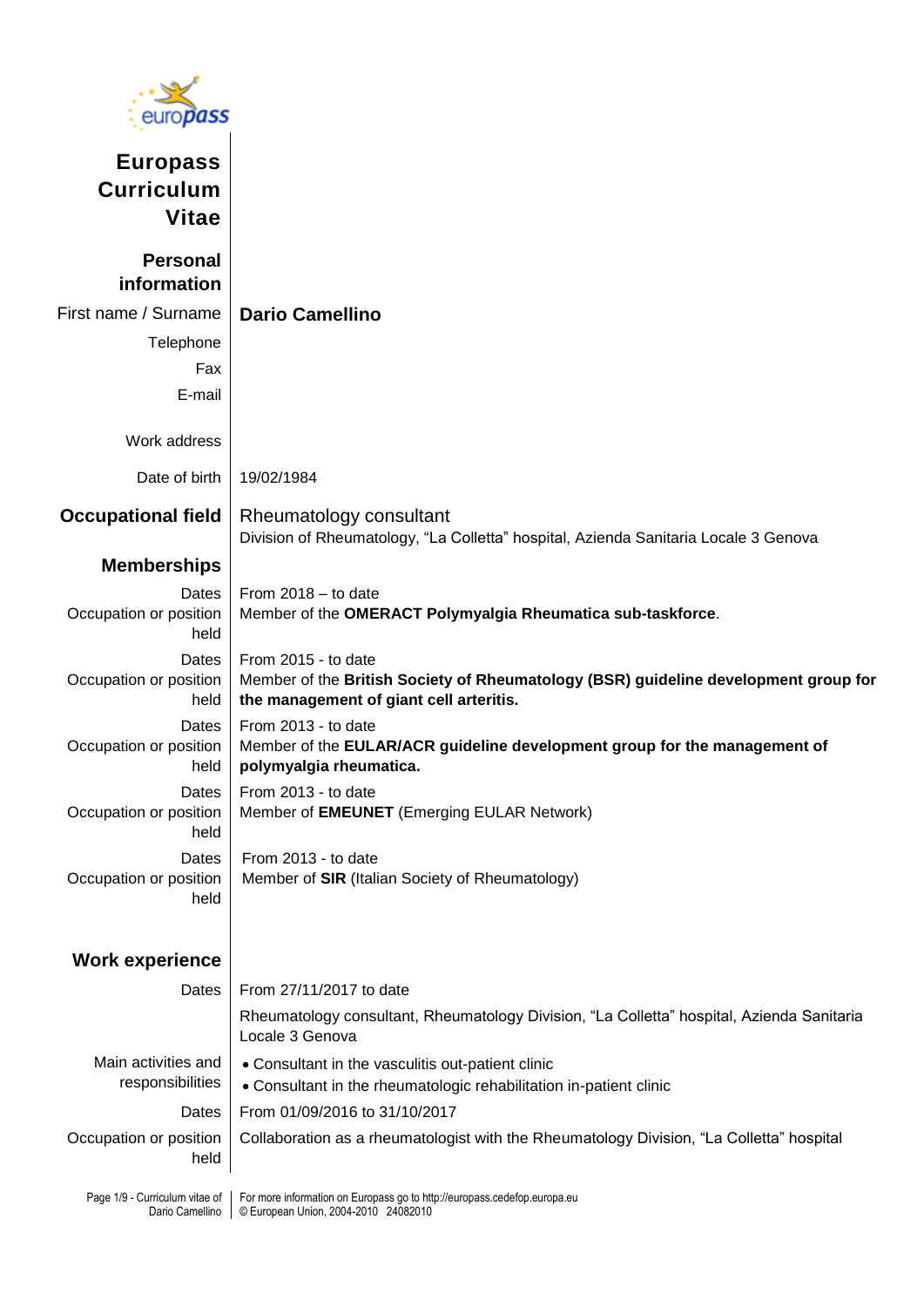| Dates                                                          | From 30/06/2011 to 30/06/2016                                                                                                                                                                                                                                                                    |
|----------------------------------------------------------------|--------------------------------------------------------------------------------------------------------------------------------------------------------------------------------------------------------------------------------------------------------------------------------------------------|
| Occupation or position<br>held                                 | Fellow in Rheumatology at the University of Genoa, in the U.O.C. Clinica Reumatologica<br>(tutor: Prof. M.A. Cimmino)                                                                                                                                                                            |
| Name and address of<br>former employer                         | Department of Internal Medicine, University of Genoa,<br>Viale Benedetto XV, 6 - 16131 Genoa, Italy.                                                                                                                                                                                             |
| Dates<br>Occupation or position<br>held<br>Name and address of | From 2008 to 2011<br>student and resident in the U.O.C. Clinica Reumatologica<br>IRCCS A.O.U. San Martino-IST<br>Genoa, Italy                                                                                                                                                                    |
| employer<br><b>Education and</b>                               |                                                                                                                                                                                                                                                                                                  |
| training                                                       |                                                                                                                                                                                                                                                                                                  |
| Dates                                                          | 1st November 2016 - $27th$ May 2020                                                                                                                                                                                                                                                              |
|                                                                | Doctor of Philosophy in Internal and Experimental Medicine, curriculum in "Pathophysiology<br>and diagnostics of autoimmune and autoinflammatory diseases". Discussion of the thesis<br>"Imaging and serological profiling of patients with polymyalgia rheumatica and giant cell<br>arteritis". |
| Dates                                                          | $4^{th} - 8^{th}$ March 2019                                                                                                                                                                                                                                                                     |
| Title of qualification<br>awarded                              | The 26th Intensive Course in Applied Epidemiology<br>University of Aberdeen, UK.<br>Faculty: Prof. Gary Macfarlane, Dr. Gareth Jones.                                                                                                                                                            |
| Dates                                                          | $21^{st} - 25^{th}$ January 2019                                                                                                                                                                                                                                                                 |
| Title of qualification<br>awarded                              | Winter School in Clinical Epidemiology<br>University for Health Sciences, Medical Informatics and Technology, Hall i.T., Austria.<br>Faculty: Prof. Albert Hofman (Harvard T.H. Chan School of Public Health), Prof. Uwe Siebert.                                                                |
| Dates                                                          | <b>June 2018</b>                                                                                                                                                                                                                                                                                 |
| Title of qualification<br>awarded                              | EULAR on-line course on Systemic Sclerosis                                                                                                                                                                                                                                                       |
| Dates                                                          | <b>July 2016</b>                                                                                                                                                                                                                                                                                 |
|                                                                | Certification in Rheumatology, with final vote of 50/50 cum laude.<br>University of Genoa, Italy.                                                                                                                                                                                                |
| Dates                                                          | October 2015                                                                                                                                                                                                                                                                                     |
| Title of qualification<br>awarded                              | Certification in vascular ultrasound by the Italian Society for Vascular Diagnostics (SIDV-<br>GIUV).                                                                                                                                                                                            |
| Dates                                                          | From January 2015 to July 2015                                                                                                                                                                                                                                                                   |
| Title of qualification<br>awarded                              | Course on Cardiovascular Emergency, for a total of 60 hours with practical simulations, held<br>by Dr. Lorenzo Borgo (AHA-ALS instructor).                                                                                                                                                       |
| Dates                                                          | 10/06/2015                                                                                                                                                                                                                                                                                       |
| Title of qualification<br>awarded                              | Certificate of attendance of EULAR intermediate ULTRASOUND course.                                                                                                                                                                                                                               |
| Dates                                                          | 27/05/2014                                                                                                                                                                                                                                                                                       |
| Title of qualification<br>awarded                              | Certificate of attendance of EULAR on-line introductory ULTRASOUND course.                                                                                                                                                                                                                       |
| Dates                                                          | 22/03/2011                                                                                                                                                                                                                                                                                       |
| Title of qualification<br>awarded                              | Fellow of the College of Physician of Genoa                                                                                                                                                                                                                                                      |
|                                                                | Page 2/9 - Curriculum vitae of   For more information on Europass go to http://europass.cedefop.europa.eu                                                                                                                                                                                        |

Dario Camellino

© European Union, 2004-2010 24082010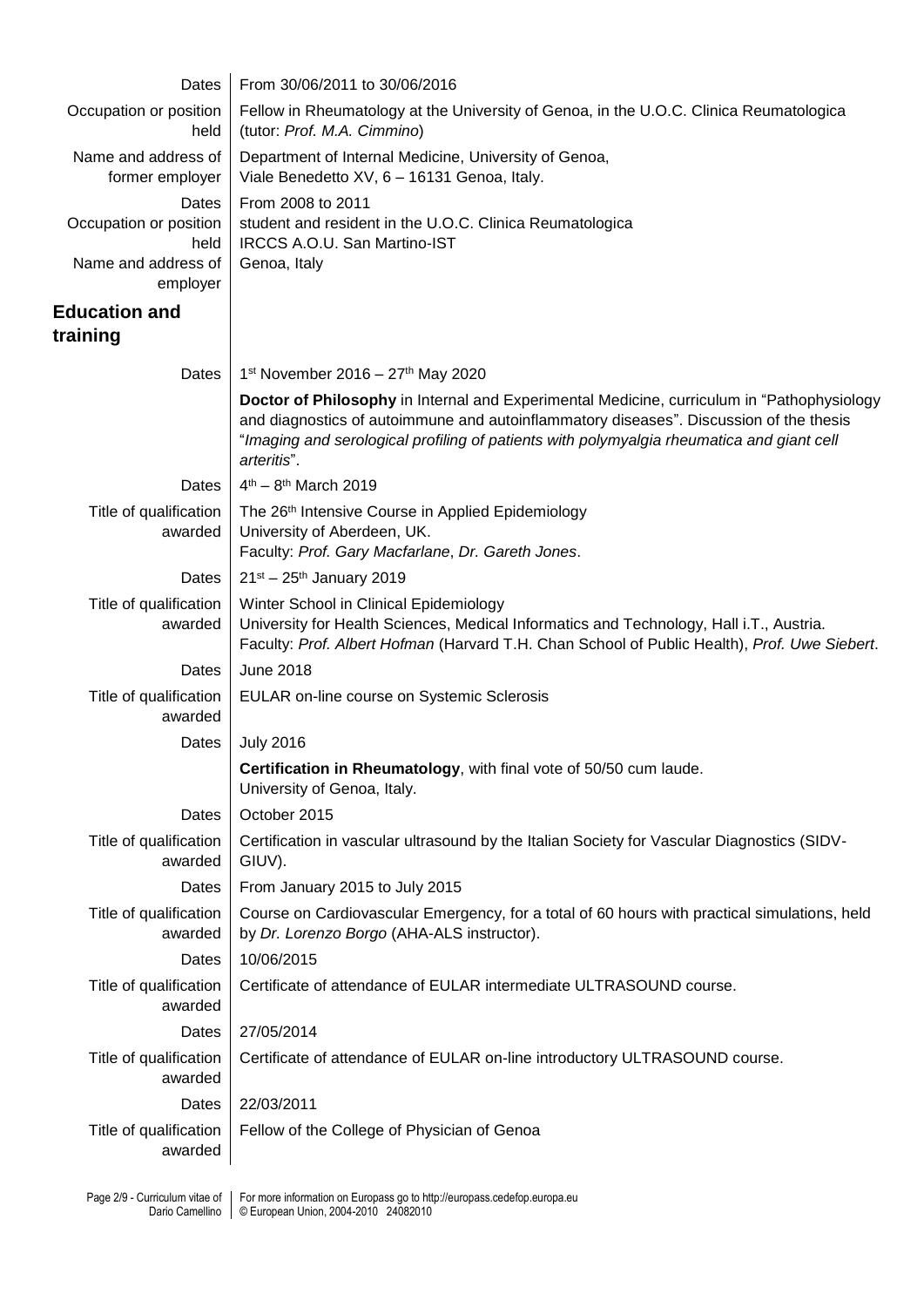## Dates 14/07/2010

Title of qualification awarded

Dates 2003 Title of qualification awarded

Dario Camellino

© European Union, 2004-2010 24082010

# **Personal skills and competences**

| Mother tongue(s)                                                                                          | Italian                                                                                                                                                                                                |                          |                                                                                                                                                                                                 |                                                                                                                                                              |                                                                                                                                                                                                                                                                                       |  |  |
|-----------------------------------------------------------------------------------------------------------|--------------------------------------------------------------------------------------------------------------------------------------------------------------------------------------------------------|--------------------------|-------------------------------------------------------------------------------------------------------------------------------------------------------------------------------------------------|--------------------------------------------------------------------------------------------------------------------------------------------------------------|---------------------------------------------------------------------------------------------------------------------------------------------------------------------------------------------------------------------------------------------------------------------------------------|--|--|
| Other language(s)                                                                                         | <b>Speaking</b><br>Understanding                                                                                                                                                                       |                          |                                                                                                                                                                                                 | <b>Writing</b>                                                                                                                                               |                                                                                                                                                                                                                                                                                       |  |  |
| Self-assessment                                                                                           | Listening                                                                                                                                                                                              | Reading                  | Spoken<br>interaction                                                                                                                                                                           | Spoken<br>production                                                                                                                                         |                                                                                                                                                                                                                                                                                       |  |  |
| English                                                                                                   | Very good                                                                                                                                                                                              | Very good                | Good                                                                                                                                                                                            | Good                                                                                                                                                         | Very good                                                                                                                                                                                                                                                                             |  |  |
| French                                                                                                    | Good                                                                                                                                                                                                   | Good                     | <b>Basic</b>                                                                                                                                                                                    | <b>Basic</b>                                                                                                                                                 | <b>Basic</b>                                                                                                                                                                                                                                                                          |  |  |
| Interpersonal skills                                                                                      | professionals                                                                                                                                                                                          |                          |                                                                                                                                                                                                 | Excellent skill in motivating the members of a team and in mediating between them<br>Good competence in working both as a member and a coordinator of a team | Good teaching skills, with experience in the training of students and other healthcare                                                                                                                                                                                                |  |  |
| Computer skills and<br>competences                                                                        |                                                                                                                                                                                                        |                          | manage and share summaries of research evidence).                                                                                                                                               |                                                                                                                                                              | Excellent use of Mac and PC systems, in particular Office Platform and Osirix (image<br>processing software dedicated to DICOM images produced by imaging equipment, such as<br>MRI, CT, PET/CT, ultrasound). Good knowledge of GRADEpro (software application to create,             |  |  |
| <b>Additional information</b>                                                                             | Involved as reviewer for "Arthritis Care&Research", "The Journal of Rheumatology",<br>"Rheumatology International", "Clinical Rheumatology", "Swiss Medical Weekly".                                   |                          |                                                                                                                                                                                                 |                                                                                                                                                              |                                                                                                                                                                                                                                                                                       |  |  |
|                                                                                                           | Member of the editorial board of "Reumatismo", official journal of the Italian Society of<br>Rheumatology (SIR).                                                                                       |                          |                                                                                                                                                                                                 |                                                                                                                                                              |                                                                                                                                                                                                                                                                                       |  |  |
|                                                                                                           | Practical skills:<br>1) Very good knowledge of intra-articular injection techniques.<br>2) Ultrasonography experience: good knowledge of vascular US, intermediate knowledge of<br>musculoskeletal US. |                          |                                                                                                                                                                                                 |                                                                                                                                                              |                                                                                                                                                                                                                                                                                       |  |  |
|                                                                                                           | vessel vasculitis.                                                                                                                                                                                     |                          |                                                                                                                                                                                                 |                                                                                                                                                              | Member and co-founder, together with Prof. M.A. Cimmino, of the "PET in vasculitis interest<br>group", a study group composed by rheumatologists and nuclear medicine specialists from<br>Europe and USA, with the scope of standardize the role of PET/CT in the evaluation of large |  |  |
|                                                                                                           | Publications on peer-reviewed journals:<br>1)<br>arteritis.<br>2)<br>vessel vasculitis.<br>3)<br>prognosis.                                                                                            | Camellino D, Cimmino MA. | Camellino D, Sambuceti G, Morbelli S, Cimmino MA.<br>Arthritis and Rheumatism 2009 Sep;60(9):2771.<br>Camellino D, Morbelli S, Sambuceti G, Cimmino MA.<br>Rheumatology (Oxford) 2012;51:77-86. | Clinical and Experimental Rheumatology 2010 Mar-Apr;28(2):288-9.                                                                                             | Clinical images: the multifaceted pathogenesis of polymyalgia rheumatica/giant cell<br>Methotrexate treatment of polymyalgia rheumatica/giant cell arteritis-associated large<br>Imaging of polymyalgia rheumatica: indications on its pathogenesis, diagnosis and                    |  |  |
| Page 3/9 - Curriculum vitae of   For more information on Europass go to http://europass.cedefop.europa.eu |                                                                                                                                                                                                        |                          |                                                                                                                                                                                                 |                                                                                                                                                              |                                                                                                                                                                                                                                                                                       |  |  |

**Degree in Medicine** with discussion of the thesis "*Polymyalgia rheumatica and giant cell arteritis are the same disease? A study with PET/CT*", with final vote of 110/110 cum laude.

Degree in classical studies with final vote of 100/100.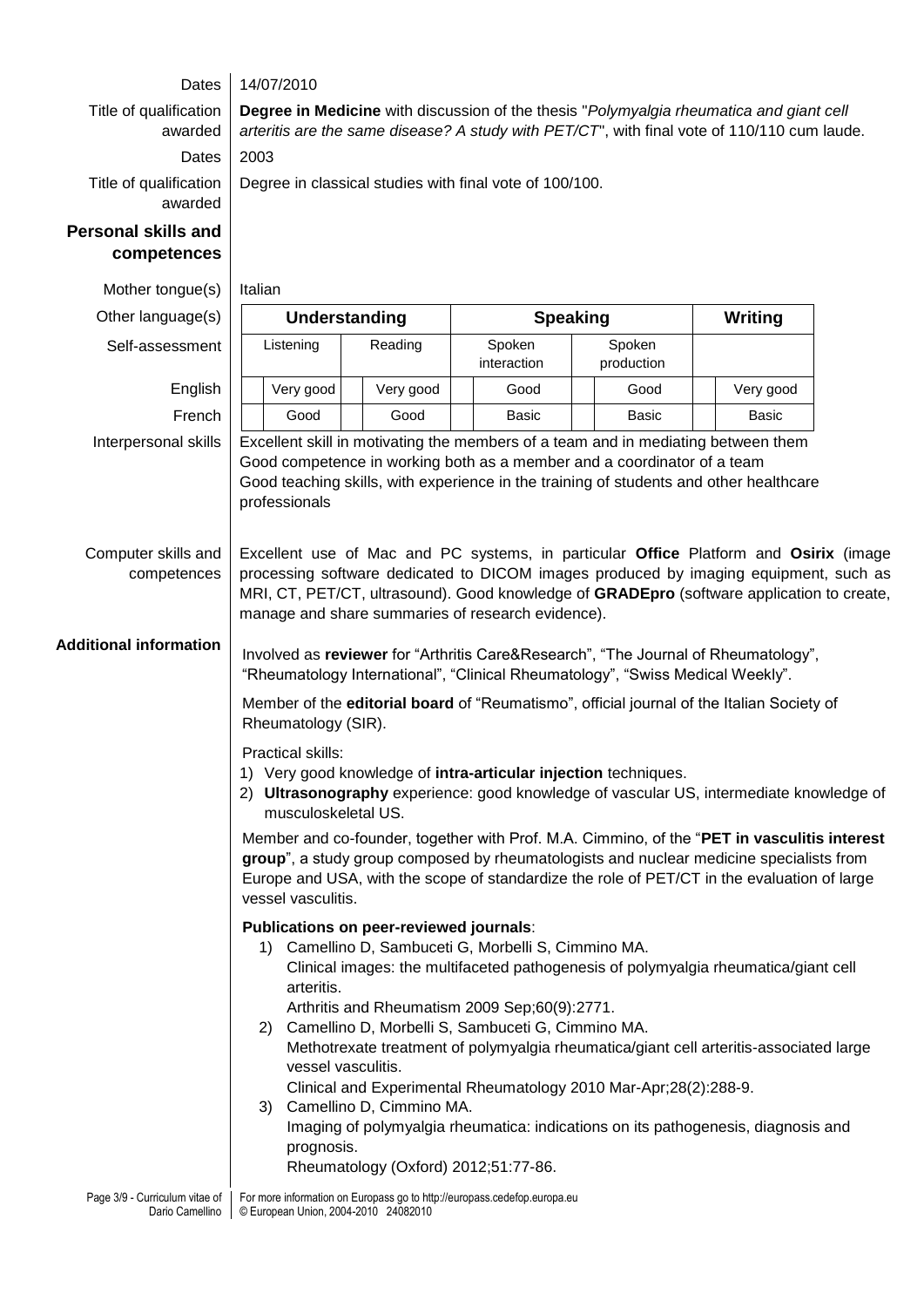4) Palombo D, Morbelli S, Spinella G, Pane B, Marini C, Rousas N, Massollo M, Cittadini G, Camellino D, Sambuceti G. A positron emission tomography/computed tomography (PET/CT) evaluation of asymptomatic abdominal aortic aneurysms: another point of view. Ann Vasc Surg. 2012 May;26(4):491-9. Epub 2011 Dec 23. 5) Cimmino MA, Barbieri F, Zampogna G, Camellino D, Paparo F, Parodi M. Imaging in arthritis: quantifying effects of therapeutic intervention using MRI and molecular imaging. Swiss Med Wkly. 2012 Jan 5;141:w13326. 6) Paparo F, Fabbro E, Ferrero G, Piccazzo R, Revelli M, Camellino D, Garlaschi G, Cimmino MA. Imaging studies of crystalline arthritides. Reumatismo. 2012 Jan 19;63(4):263-75. 7) Camellino D, Masoero G, Bauckneht M, Rosa GM, Cimmino MA. Cardiovascular diseases in patients with rheumatoid arthritis: comment on the article by Koivuniemi et al. Scand J Rheumatol. 2013;42(5):422-3. 8) Cimmino MA, Camellino D, Paparo F, Morbelli S, Massollo M, Cutolo M, Sambuceti G. High frequency of capsular knee involvement in polymyalgia rheumatica/giant cell arteritis patients studied by positron emission tomography. Rheumatology (Oxford). 2013 Oct;52(10):1865-72. 9) Cosso C, Rongioletti F, Zampogna G, Camellino D, Cutolo M, Cimmino MA. Seronegative spondyloarthritis and Darier's disease: more than a casual association? Reumatismo. 2013 May 27;65(2):86-9. 10) Paparo F, Revelli M, Semprini A, Camellino D, Garlaschi A, Cimmino MA, Rollandi GA, Leone A. Seronegative spondyloarthropathies: what radiologists should know. Radiol Med. 2014;119:156-63. 11) Camellino D, Morbelli S, Paparo F, Massollo M, Sambuceti G, Cimmino MA. Polymyalgia rheumatica or lymphoma recurrence? Positron emission tomography/computed tomography is a specific imaging technique that helps differential diagnosis. Rheumatology (Oxford). 2014 May;53(5):809. 12) Morbelli S, Ghigliotti G, Spinella G, Marini C, Bossert I, Cimmino MA, Pane B, Rousas N, Cittadini G, Massollo M, Camellino D, Riondato M, Palombo D, Barisione C, Sambuceti G. Systemic vascular inflammation in abdominal aortic aneurysm patients: a contrastenhanced PET/CT study. Q J Nucl Med Mol Imaging. 2014 Sep;58(3):299-309. 13) De Lorenzi C, Dorighi U, Camellino D, Rosa GM, Secchi GL, Cimmino MA, Brunelli C. Polymyalgia rheumatica and aortic involvement. G Ital Cardiol (Rome). 2014 May;15(5):306-12. 14) Cimmino MA, Camellino D. 11. Steroid schedules in PMR. Rheumatology (Oxford). 2014 May;53(suppl 2):i6-i7. Review. 15) Paparo F, Revelli M, Piccazzo R, Astengo D, Camellino D, Puntoni M, Muda A, Rollandi GA, Garlaschi G, Cimmino MA. Extrusion of the medial meniscus in knee osteoarthritis assessed with a rotating clinoorthostatic permanent-magnet MRI scanner. Radiol Med. 2015;120(4):329-37. 16) Puppo C, Massollo M, Paparo F, Camellino D, Piccardo A, Shoushtari Zadeh Naseri M, Villavecchia G, Rollandi GA, Cimmino MA. Giant Cell Arteritis: A Systematic Review of the Qualitative and Semiquantitative Methods to Assess Vasculitis with 18F-Fluorodeoxyglucose Positron Emission Tomography. Biomed Res Int. 2014;2014:574248.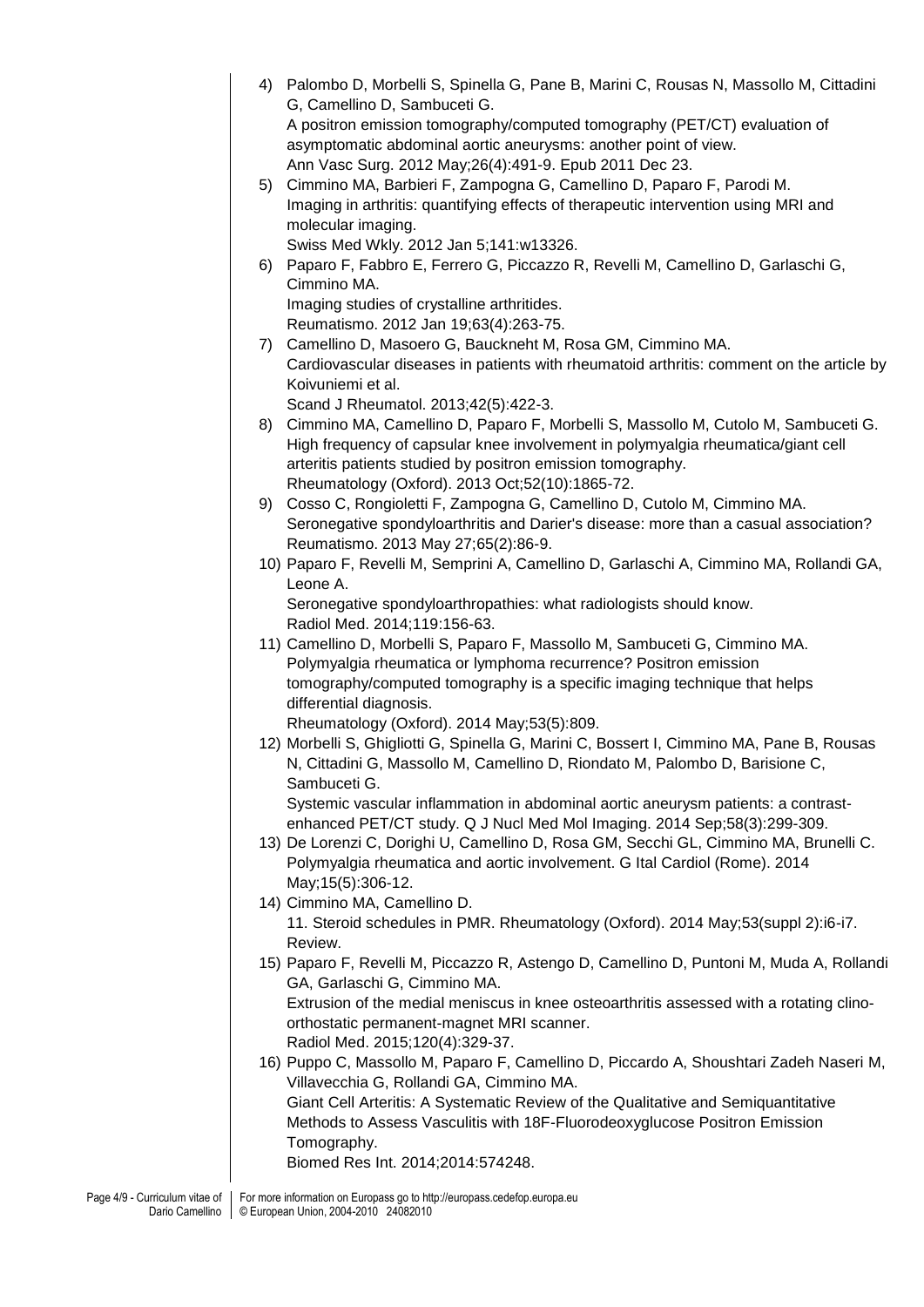| Interspinous bursitis is common in polymyalgia rheumatica, but is not associated with<br>spinal pain.                                                                                                                                                                                                                                      |
|--------------------------------------------------------------------------------------------------------------------------------------------------------------------------------------------------------------------------------------------------------------------------------------------------------------------------------------------|
| Arthritis Res Ther. 2014 Dec 1;16(6):492.                                                                                                                                                                                                                                                                                                  |
| 18) Dejaco C, Singh YP, Perel P, Hutchings A, Camellino D, Mackie S, Matteson EL,                                                                                                                                                                                                                                                          |
| Dasgupta B.                                                                                                                                                                                                                                                                                                                                |
| Current evidence for therapeutic interventions and prognostic factors in polymyalgia<br>rheumatica: a systematic literature review informing the 2015 European League Against<br>Rheumatism/American College of Rheumatology recommendations for the<br>management of polymyalgia rheumatica.<br>Ann Rheum Dis. 2015 Oct; 74(10): 1808-17. |
| 19) Dejaco C, Singh YP, Perel P, Hutchings A, Camellino D, et al.                                                                                                                                                                                                                                                                          |
| 2015 Recommendations for the management of polymyalgia rheumatica: a European<br>League Against Rheumatism/American College of Rheumatology collaborative<br>initiative.                                                                                                                                                                   |
| Ann Rheum Dis. 2015 Oct; 74(10): 1799-807.                                                                                                                                                                                                                                                                                                 |
| 20) Barbieri F, Zampogna G, Camellino D, Paparo F, Cutolo M, Garlaschi G, Cimmino MA.<br>Ankylosis of the wrist bones in patients with rheumatoid arthritis: a study with extremity-<br>dedicated MRI.                                                                                                                                     |
| Clin Exp Rheumatol. 2016 Jan-Feb; 34(1): 49-52. Epub 2015 Nov 17.                                                                                                                                                                                                                                                                          |
| 21) Camellino D, Cimmino MA.                                                                                                                                                                                                                                                                                                               |
| Are the New ACR/EULAR Criteria the Ultimate Answer for Polymyalgia Rheumatica                                                                                                                                                                                                                                                              |
| Classification?<br>J Rheumatol. 2016 May; 43(5): 836-8.                                                                                                                                                                                                                                                                                    |
| 22) Cimmino MA, Camellino D.                                                                                                                                                                                                                                                                                                               |
| Large vessel vasculitis: which imaging method?                                                                                                                                                                                                                                                                                             |
| Swiss Med Wkly. 2017 Mar 21;147:w14405. doi: smw.2017.14405.                                                                                                                                                                                                                                                                               |
| 23) De Lorenzi C, Rosa GM, Camellino D, Morbelli S, Dorighi U, Masoero G, Sambuceti G,                                                                                                                                                                                                                                                     |
| Brunelli C, Cimmino MA.                                                                                                                                                                                                                                                                                                                    |
| Cardiac and aortic involvement in patients with polymyalgia rheumatica: a study with                                                                                                                                                                                                                                                       |
| echocardiography and FDG-PET/CT.                                                                                                                                                                                                                                                                                                           |
| Clin Exp Rheumatol. 2017 Mar-Apr;35 Suppl 103(1):224. Epub 2017 Apr 4.<br>24) Manzo C, Camellino D.                                                                                                                                                                                                                                        |
| Polymyalgia rheumatica: diagnostic and therapeutic issues of an apparently                                                                                                                                                                                                                                                                 |
| straightforward disease.                                                                                                                                                                                                                                                                                                                   |
| Recenti Prog Med. 2017 May; 108(5): 221-231.                                                                                                                                                                                                                                                                                               |
| 25) Cimmino MA, Camellino D.                                                                                                                                                                                                                                                                                                               |
| Large vessel vasculitis: is it more common than usually assumed?                                                                                                                                                                                                                                                                           |
| Reumatismo. 2017 Dec 21;69(4):143-146.                                                                                                                                                                                                                                                                                                     |
| 26) Camellino D, Dejaco C.                                                                                                                                                                                                                                                                                                                 |
| Update on treatment of polymyalgia rheumatica.                                                                                                                                                                                                                                                                                             |
| Reumatismo. 2018 Mar 27;70(1):59-66.                                                                                                                                                                                                                                                                                                       |
| 27) Slart RHJA; Members of EANM Cardiovascular; Members of EANM Infection &<br>Inflammation; Members of Committees, SNMMI Cardiovascular; Members of Council,                                                                                                                                                                              |
| PET Interest Group; Members of ASNC                                                                                                                                                                                                                                                                                                        |
| FDG-PET/CT(A) imaging in large vessel vasculitis and polymyalgia rheumatica: joint                                                                                                                                                                                                                                                         |
| procedural recommendation of the EANM, SNMMI, and the PET Interest Group (PIG),                                                                                                                                                                                                                                                            |
| and endorsed by the ASNC.                                                                                                                                                                                                                                                                                                                  |
| Eur J Nucl Med Mol Imaging. 2018 Jul; 45(7): 1250-1269.                                                                                                                                                                                                                                                                                    |
| 28) Camellino D, Soldano S, Cutolo M, Cimmino MA.                                                                                                                                                                                                                                                                                          |
| Dissecting the inflammatory response in polymyalgia rheumatica: the relative role of IL-<br>6 and its inhibition.                                                                                                                                                                                                                          |
| Rheumatol Int. 2018 Sep;38(9):1699-1704.                                                                                                                                                                                                                                                                                                   |
|                                                                                                                                                                                                                                                                                                                                            |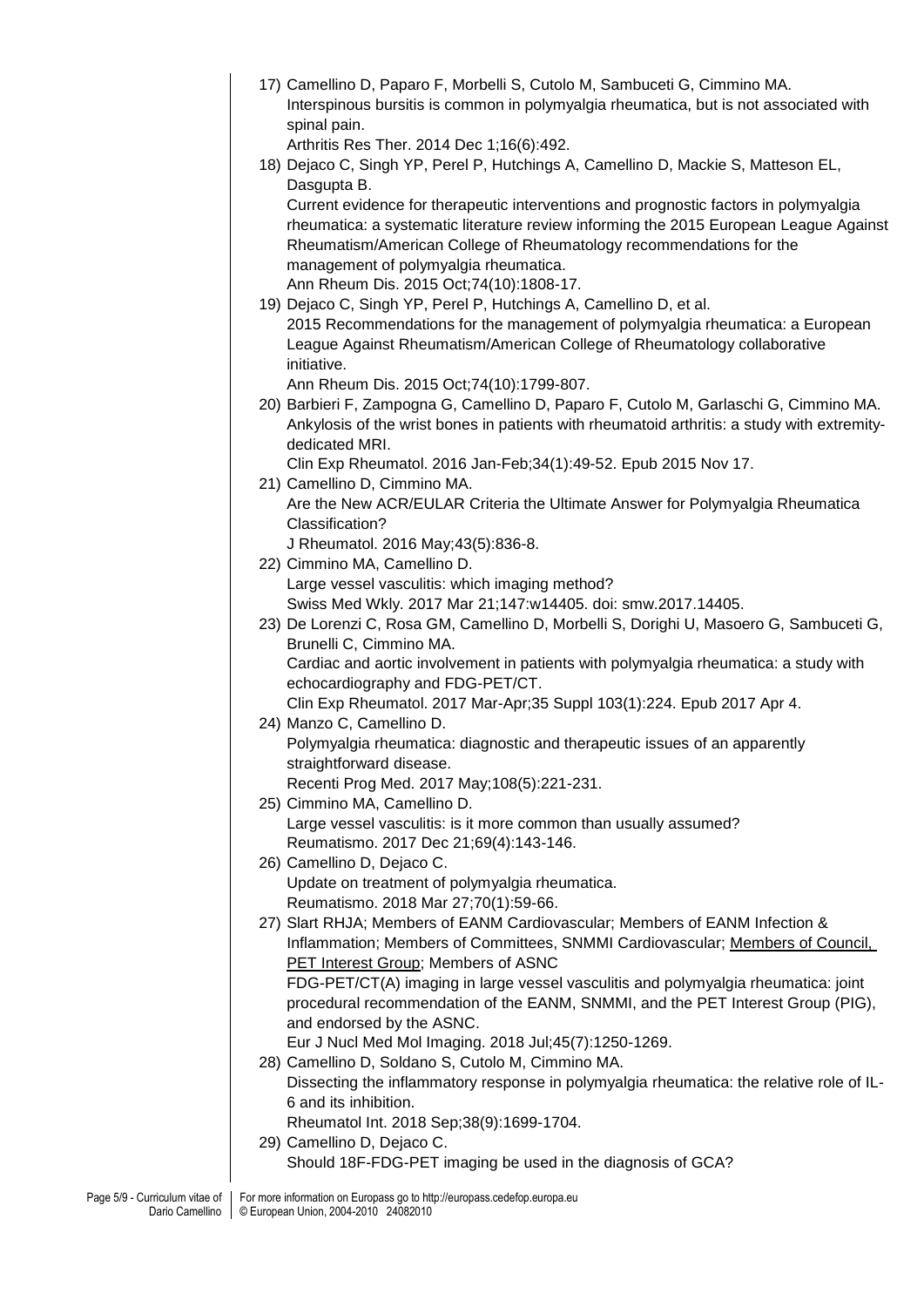Nat Rev Rheumatol. 2019 Jul;15(7):388-390.

- 30) Camellino D, Giusti A, Girasole G, Bianchi G, Dejaco C. Pathogenesis, diagnosis and management of polymyalgia rheumatica. Drugs Aging 2019, in press.
- 31) Camellino D, Dejaco C, Buttgereit F, Matteson EL. Treat to Target: A Valid Concept for Management of Polymyalgia Rheumatica and Giant Cell Arteritis?

Rheum Dis Clin North Am. 2019 Nov;45(4):549-567.

32) Mackie SL, Dejaco C, Appenzeller S, Camellino D, et al. British Society for Rheumatology guideline on diagnosis and treatment of giant cell arteritis.

Rheumatology (Oxford). 2020 Mar 1;59(3):e1-e23.

33) Mackie SL, Dejaco C, Appenzeller S, Camellino D, et al. British Society for Rheumatology guideline on diagnosis and treatment of giant cell arteritis: executive summary. Rheumatology (Oxford). 2020 Mar 1;59(3):487-494.

### **Abstracts presented at international congress**:

- 1) Morbelli S, Marini C, Massollo M, Pomposelli E, Augeri C, Spinella G, Pane B, Camellino D, et al. Evaluation of metabolic activity of aortic abdominal aneurism in patients candidate to surgery. European Journal of Nuclear Medicine & Molecular Imaging 2010 Oct; 37 (Suppl 2): S379. Annual Congress of the European Society of Nuclear Medicine 2010, Vienna.
- 2) Camellino D, Morbelli S, Paparo F, Massollo M, Sulli A, Cutolo M, Sambuceti G, Cimmino MA. Involvement of different knee structures revealed by PET-CT in polymyalgia rheumatica. Poster SAT0321. Annual European Congress of Rheumatology EULAR 2011, London.
- 3) Camellino D, Morbelli S, Paparo F, Massollo M, Seriolo B, Cutolo M, Sambuceti G, Cimmino MA. Vasculitis of the popliteal arteries is a frequent finding in polymyalgia rheumatica. Poster SAT0322. Annual European Congress of Rheumatology EULAR 2011, London.
- 4) Camellino D, Morbelli S, Paparo F, Cutolo M, Sambuceti G, Cimmino MA. Polymyalgia rheumatica and giant cell arteritis reveal a similar pattern at PET/CT. Poster n° FRI0222. Annual European Congress of Rheumatology EULAR 2012, Berlin.
- 5) Camellino D, Morbelli S, Paparo F, Massollo M, Sambuceti G, Cimmino MA. Similarities Exceeds Differences in the Pattern of Joint and Vascular Positron Emission/Computed Tomography Uptake in Polymyalgia Rheumatica and Giant Cell Arteritis. 2012 ACR/ARHP Annual Meeting, Washington, D.C.
- 6) Camellino D, Morbelli S, Paparo F, Massollo M, Sambuceti G, Cutolo M, Cimmino M.A. Is interspinous bursitis the explanation of cervical and lumbar pain in polymyalgia rheumatica? A study with FDG-PET/CT. Poster n° EULAR13-3453. Annual European Congress of Rheumatology EULAR 2013, Madrid.
- 7) Singh Y et al. Developing Guideline For Polymyalgia Rheumatica: Prioritisation Of Outcome Measures – Perspective Of Patients, General Practitioners and Rheumatologists. 2013 ACR/ARHP Annual Meeting. Abstract number: 1662.
- 8) Camellino D, Paparo F, Zampogna G, Morbelli S, Cutolo M, Sambuceti G, Cimmino MA. Oral presentation 0233: do clinical symptoms in the girdles of polymyalgia rheumatica patients correlate with intensity of FDG uptake? Annual European Congress of Rheumatology EULAR 2014, Paris.
- 9) Camellino D, De Lorenzi C, Rosa GM, Cimmino MA. Echocardiography findings in patients with polymyalgia rheumatica: correlation with large vessel vasculitis identified at FDG-PET/CT. Poster FRI0466. Annual European Congress of Rheumatology EULAR 2014, Paris.
- 10) Baerlecken N, Witte T, Cimmino MA and Camellino D. PET-CT Imaging and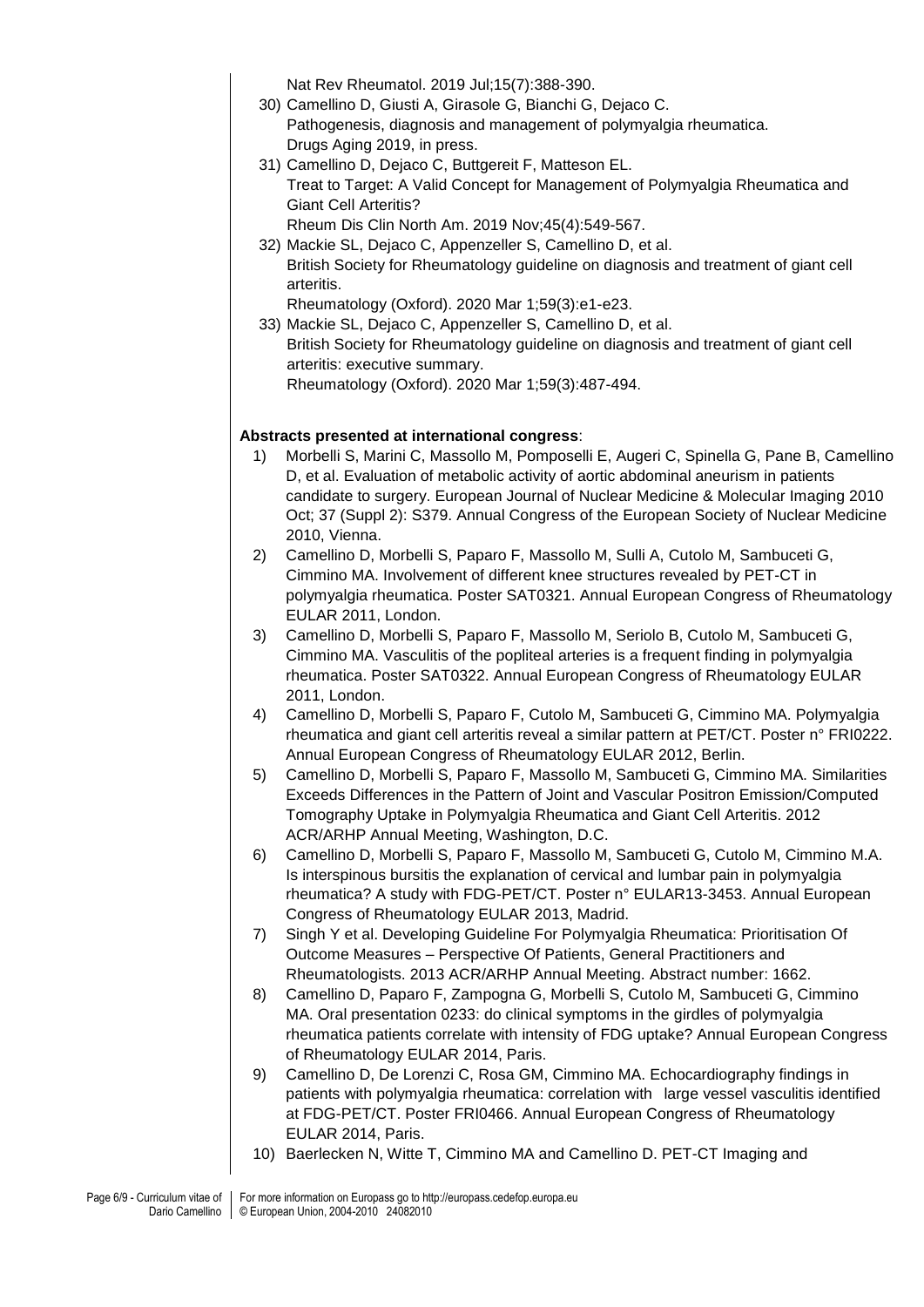Association of Ferritin Autoantibodies in Polymyalgia Rheumatica. 2014 ACR/ARHP Annual Meeting. Abstract number: 2771.

- 11) Camellino D, Paparo F, Morbelli S, Cutolo M, Sambuceti G, Cimmino MA. Comparison of two different scoring methods for the evaluation of articular and vascular FDG PET/CT uptake in PMR patients. Poster THU0276. Annual European Congress of Rheumatology EULAR 2015, Rome.
- 12) Pizzorni C, Ruaro B, Paolino S, Camellino D, Cimmino MA, Cutolo M, Sulli A. Twelve year follow-up on progression of nailfold microangiopathy detected through transition between different capillaroscopic patterns of microvascular damage in systemic sclerosis. Poster SAT0215. Annual European Congress of Rheumatology EULAR 2016, London. Ann Rheum Dis 2016;75(Suppl2): 746
- 13) Brizzolara R, Montagna P, Soldano S, Trombetta AC, Paolino S, Pizzorni C, Sulli A, Ruaro B, Camellino D, Tomatis V, Cutolo M. TNFALPHA production in cultured human macrophages after CTLA4-Ig (abatacept) in vitro treatment. Poster FRI0033. European Congress of Rheumatology EULAR 2016, London. Ann Rheum Dis 2016;75(Suppl2): 437.
- 14) Camellino D, Sobrero A, Tomatis V, Paolino S, Cutolo M, Cimmino MA. Pattern of clinical presentation and disease severity in patients with polymyalgia rheumatica. Poster FRI0369. Annual European Congress of Rheumatology EULAR 2016, London. Ann Rheum Dis 2016;75(Suppl2): 568.
- 15) Sobrero A, Camellino D, Cosso C, Pizzorni C, Cutolo M, Cimmino MA. Pattern of clinical presentation and outcome of polymyalgia rheumatica. Poster FRI0381. Annual European Congress of Rheumatology EULAR 2016, London. Ann Rheum Dis 2016;75(Suppl2): 572.
- 16) Camellino D, Bauckneht M, Morbelli S, Marchiano M, Pesce G, Saverino D, Bagnasco M, Cimmino MA. Vascular and joint inflammation are negatively correlated in patients with polymyalgia rheumatica, giant cell arteritis and fever of unknown origin. Poster SAT0522. Annual European Congress of Rheumatology EULAR 2018, Amsterdam. Ann Rheum Dis 2018;77(Suppl):A1116.
- 17) Camellino D, Marchiano M, Pesce G, Bianchi G, Bagnasco M, Cimmino MA, Saverino D. Soluble CTLA-4 is elevated in patients with polymyalgia rheumatica and correlates with vascular inflammation detected by PET/CT. Poster THU0440. Annual European Congress of Rheumatology EULAR 2018, Amsterdam. Ann Rheum Dis 2018;77(Suppl):A432.
- 18) Ishai A, Brouwer E, Maldini C, Stone JH, Espigol-Frigole JF, Cid MC, Blockmans D, Camellino D, et al. PET/CT in patients with giant cell arteritis after 1 year of treatment with tocilizumab plus prednisone taper or only prednisone taper. Poster FRI0493. Annual European Congress of Rheumatology EULAR 2018, Amsterdam. Ann Rheum Dis 2018;77(Suppl):A774.
- 19) Cimmino MA, Vecchiola N, Bauckneht M, Camellino D, Morbelli S, Paolino S, Cutolo M, Sambuceti G. Increased FDG uptake of the muscles in polymyalgia rheumatica (PMR). Poster THU0454. Annual European Congress of Rheumatology EULAR 2018, Amsterdam. Ann Rheum Dis 2018;77(Suppl):A438.
- 20) Cimmino MA, Iannuzzi F, Camellino D, Morbelli S, Pizzorni C, Cutolo M, Sambuceti G. Treatment with statins in patients studied by FDG-PET/CT for possible large vessel vasculitis is associated with a low vascular score. Abstract AB0683. Ann Rheum Dis 2018;77(Suppl):A1484.
- 21) Bianchi G, Camellino D, Locaputo A, Diana P, Giusti A, Girasole G, Kremer J, Weinblatt M. Step-down methotrexate therapy in rheumatoid arthritis (STEMETRA): a pilot study to assess the safety and the tolerability of high-dose methotrexate. Poster FRI0493. Annual European Congress of Rheumatology EULAR 2018, Amsterdam. Ann Rheum Dis 2018;77(Suppl):A975.
- 22) Bianchi G, Saverino D, Camellino D, Giusti A, Iervasi E, Girasole G, Papapoulos S Changes in circulating sCTLA-4 following zoledronic acid infusion. Poster FRI0480. Annual European Congress of Rheumatology EULAR 2019, Madrid. Ann Rheum Dis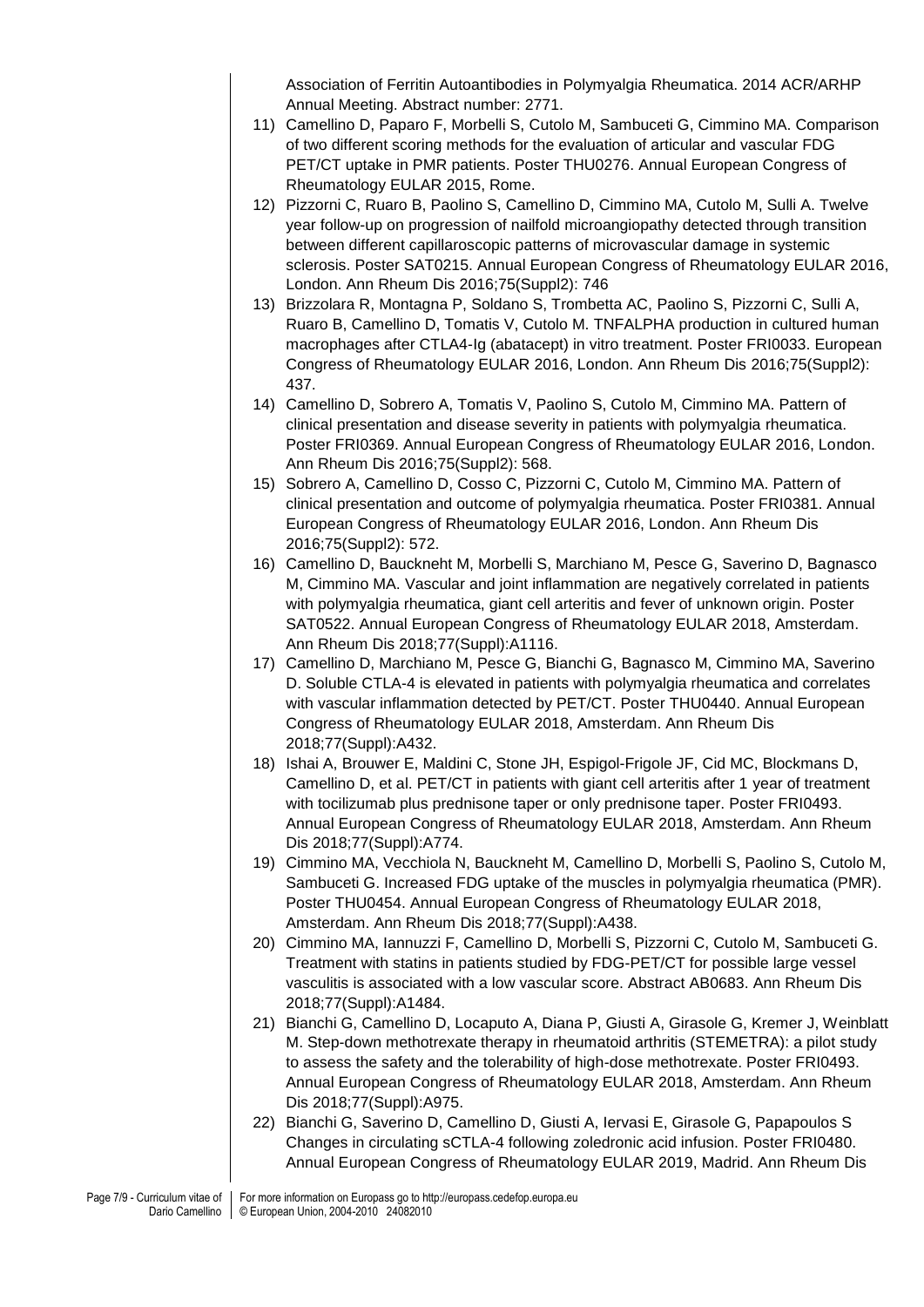2019;78(Suppl):A935.

23) Camellino C, Giusti A, Girasole G, Craviotto C, Diana P, Locaputo A, Caviglia T, Luca L, Bianchi G. Reduced hospital admission in RA patients tapering biologic DMARDs: preliminary analysis of a retrospective study. Accepted for publication, AB0283, Annual European Congress of Rheumatology EULAR 2020.

### **Abstracts presented at national congresses**:

1) Camellino D, Morbelli S, Paparo F, Massollo M, Seriolo B, Cutolo M, Sambuceti G, Cimmino MA. Vasculite poplitea: una lesione frequente nei pazienti con polimialgia reumatica e arterite

gigantocellulare.

Poster 268, Congresso della Società Italiana di Reumatologia 2011, Rimini.

- 2) Camellino D, Morbelli S, Paparo F, Cutolo M, Sambuceti G, Cimmino MA. Analisi delle caratteristiche vascolari ed articolari in pazienti con polimialgia reumatica e arterite gigantocellulare attraverso uno studio PET/TC. Poster 317, Congresso della Società Italiana di Reumatologia 2012.
- 3) Masoero G, Bauckneht G, Camellino D, Dorighi U, Rosa GM, Brunelli C. Un insolito caso di disfagia.

Poster n°501, Congresso dell'Associazione Nazionale Medici Cardiologi Ospedalieri 2013.

4) Camellino D, Paparo F, Morbelli S, Massollo M, Cutolo M, Sambuceti G, Cimmino MA. Vasculite poplitea: una lesione frequente nei pazienti con polimialgia reumatica e arterite gigantocellulare.

48° Congresso della Società Italiana di Reumatologia, Rimini, poster n°268.

5) Camellino D, Paparo F, Morbelli S, Ferrarazzo G, Massollo M, Cutolo M, Sambuceti G, Cimmino MA.

La borsite interspinosa può spiegare il dolore cervicale e lombare nella polimialgia reumatica? Uno studio con FDG-PET/TC. Comunicazione orale.

50° Congresso Nazionale della Società Italiana di Reumatologia, Napoli 2013.

#### Other publications:

- 1) Co-authors of the chapter "Polymyalgia rheumatica" in the book "Unireuma Reumatologia - per studenti e medici di medicina generale", Ed. Idelson - Gnocchi, 2014.
- 2) Co-authors of the chapter "Differential diagnosis of polymyalgia rheumatica and giant cell arteritis" in the book "Polymyalgia Rheumatica and Giant Cell Arteritis (Oxford Rheumatology Library)", Ed. Oxford University Press.

Invited **speaker** to the following courses and congresses:

- Vasculitis Session of the *50th National Congress of the Italian Society of Rheumatology*  (Napoli, 2013)
- SIR endorsed Course of RadioRheumatology (Camogli 2013)
- Abstract Session of the *2014 Annual European Congress of Rheumatology* (Paris)
- "Therapy of arthritides" during the congress *Update for podiatrists* (Genoa, 2015)
- "Polymyalgia rheumatica" during the congress *Update for general practitioners* (Imperia, 2015)
- "Workshop on the use of positron emission tomography in large vessel vasculitis" during the *Third International Symposium and Imaging Workshop on Giant Cell Arteritis, Polymyalgia Rheumatica and Large Vessel Vasculitis* (10-12 March 2016, Southend-on-Sea, UK)
- "Is it possible the tapering or the withdrawal of biological therapies" during the *ImmunoOrto&Rheumanetwork*
- "Rheumatic manifestation of hidrosadenitis suppurativa" during the congress *Teledermatology* (Genoa, 2017)
- "Diagnosis and treatment of large vessel vasculitis" during the congress "*Update on musculoskeletal rheumatic disease*s" (Arenzano, 2017)
- "Treatment of psoriatic arthritis" during the congress "*Update on psoriasis*" (Genoa, 2017).
- "Efficacy and safety of TNF-inhibitors" during the congress "*Giornate Reumatologiche*